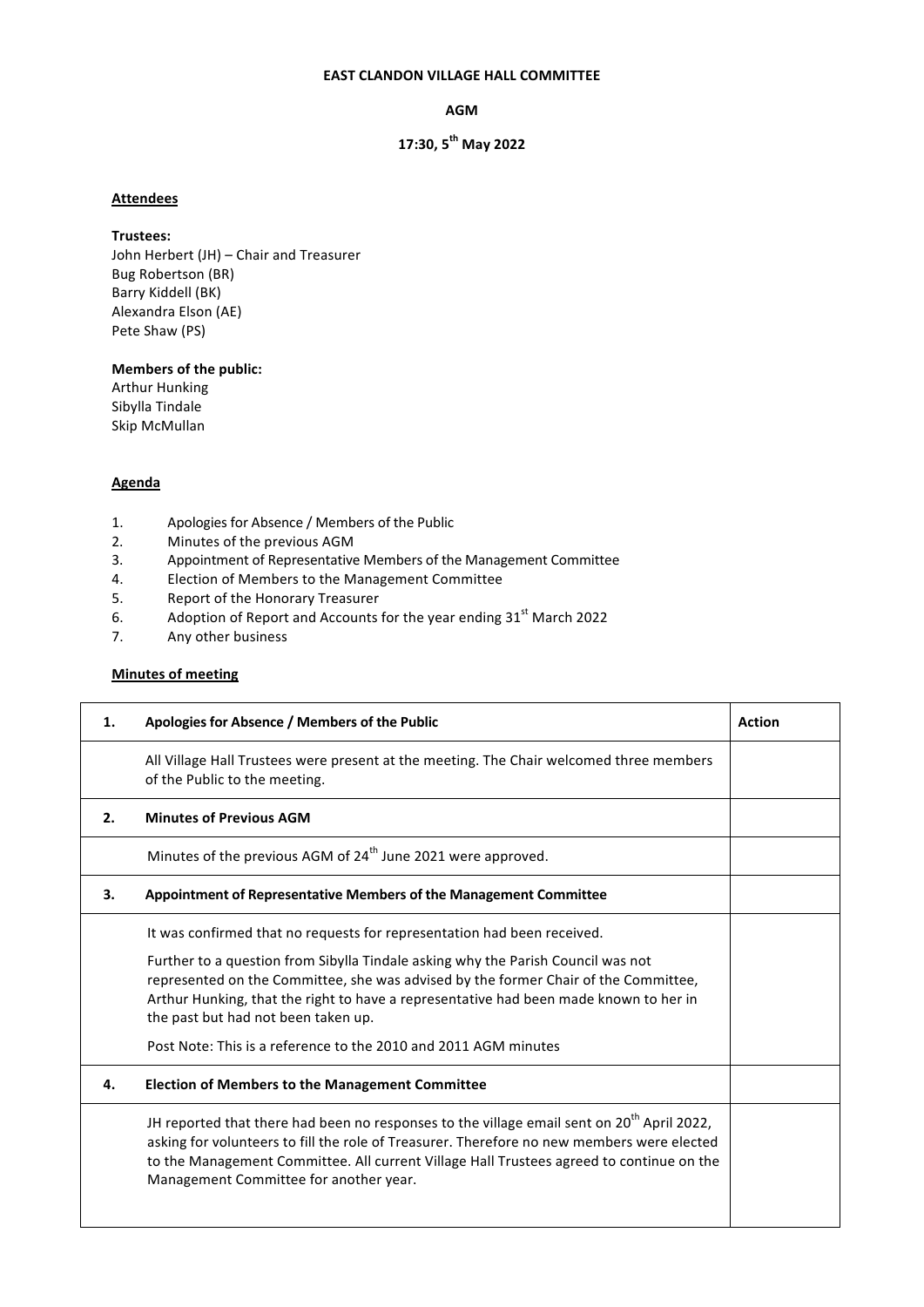| 5. | <b>Report of the Honorary Treasurer</b>                                                                                                                                                                                                                                                                                                                                                                                                                                                                                                                                                                                                                                                       |    |
|----|-----------------------------------------------------------------------------------------------------------------------------------------------------------------------------------------------------------------------------------------------------------------------------------------------------------------------------------------------------------------------------------------------------------------------------------------------------------------------------------------------------------------------------------------------------------------------------------------------------------------------------------------------------------------------------------------------|----|
|    | Income for the year was £6,885, expenditure £5,806, leaving a surplus of £1,079. However,<br>without the generous grants from GBC and others, received during the course of the year,<br>the hall would have made an operating loss of approximately £2,000. Trust reserves stand<br>at £20,957.                                                                                                                                                                                                                                                                                                                                                                                              |    |
|    | JH presented to the meeting a summary of the Hall's anticipated 10 year capital<br>expenditure programme aimed at improving the building's energy efficiency and helping it<br>meet the clean heating requirements that are part of the Government's net zero<br>ambitions. This amounted to over £90k and presents a significant challenge to the<br>committee.                                                                                                                                                                                                                                                                                                                              |    |
|    | In order to preserve the reserves for this important challenge the Trustees have sought to<br>reduce the cost of current projects by reaching out to the village for assistance. This has<br>proved a great success enabling the hall to proceed with the garden refurbishment at a<br>much-reduced cost, primarily down to the community volunteering their time and<br>providing some of the materials. The Management Committee would like to thank all of<br>those involved.                                                                                                                                                                                                              |    |
| 6. | Adoption of Report and Accounts for the year ending 31 <sup>st</sup> March 2022                                                                                                                                                                                                                                                                                                                                                                                                                                                                                                                                                                                                               |    |
|    | The accounts have been audited, with thanks to Keith Grange, and will be submitted to the<br>Charities' Commission.                                                                                                                                                                                                                                                                                                                                                                                                                                                                                                                                                                           | JH |
| 7. | <b>Any Other Business</b>                                                                                                                                                                                                                                                                                                                                                                                                                                                                                                                                                                                                                                                                     |    |
|    | £100 levied to the Parish Council for use of the hall during the Jubilee Event                                                                                                                                                                                                                                                                                                                                                                                                                                                                                                                                                                                                                |    |
|    | The Parish Council ("PC") has challenged the right of the Trustees to levy a charge of £100<br>for the use of the hall, its garden and equipment for the Jubilee Event on 5 <sup>th</sup> June. Sibylla<br>Tindale, representing the PC, made the point that the hall was there for the good of the<br>village and in her opinion should be made available free of charge for village events as it<br>had been, she believed, for similar events in the past.                                                                                                                                                                                                                                 |    |
|    | Arthur Hunking noted that the PC has a large financial reserve, and asked why the PC had<br>this position. He also asked how much the PC was paying towards the Jubilee. Sibylla<br>responded that the PC would pay for any additional costs that might arise above the grant<br>that it had received and the income that is generated by charging admission to the event.<br>Sibylla acknowledged that the PC had a strong reserve, but confirmed that the PC's<br>position, regarding the village hall, was a point of principle, and not about the money.                                                                                                                                  |    |
|    | JH reiterated that in accordance with the Trust Deeds, it is within the rights of the Trustees<br>to levy a fee and that this is applied to all users of the hall.                                                                                                                                                                                                                                                                                                                                                                                                                                                                                                                            |    |
|    | Skip McMullan, in his capacity as a former chair of the Trust, was asked to provide his<br>opinion. He began by confirming the role of the Trustees, which is to preserve the hall for<br>the use of the community. Doing this incurs running costs, such as heating, electricity, and<br>maintenance costs. The hall has a very modest income, and consequently this income is<br>critical in enabling the Trustees to carry out their duty. Skip also noted that in accordance<br>with the Trust Deeds, the Trustees were within their right to vary any charge from what<br>might have been done before and therefore to charge the PC for use of the village hall for a<br>village event. |    |
|    | JH noted that because of the position taken by the Trustees, that all users should pay, the<br>Trust has remained financially viable and has never had to ask the PC for any financial<br>support, unlike other local village hall trusts.                                                                                                                                                                                                                                                                                                                                                                                                                                                    |    |
|    | He also noted that historically the PC had been charged a very modest annual flat fee of<br>£165 for its use of the hall throughout the year. This has clearly led to a view that certain<br>ad hoc events had not been charged. Identifying every use and charging for it, as is done<br>for other village institutions, is important for both parties. The Committee would now<br>review the way the PC is charged to ensure every use is identified and charged.                                                                                                                                                                                                                           |    |
|    | Sibylla asked if the hire rates, as shown on the village website are correct, as they                                                                                                                                                                                                                                                                                                                                                                                                                                                                                                                                                                                                         |    |